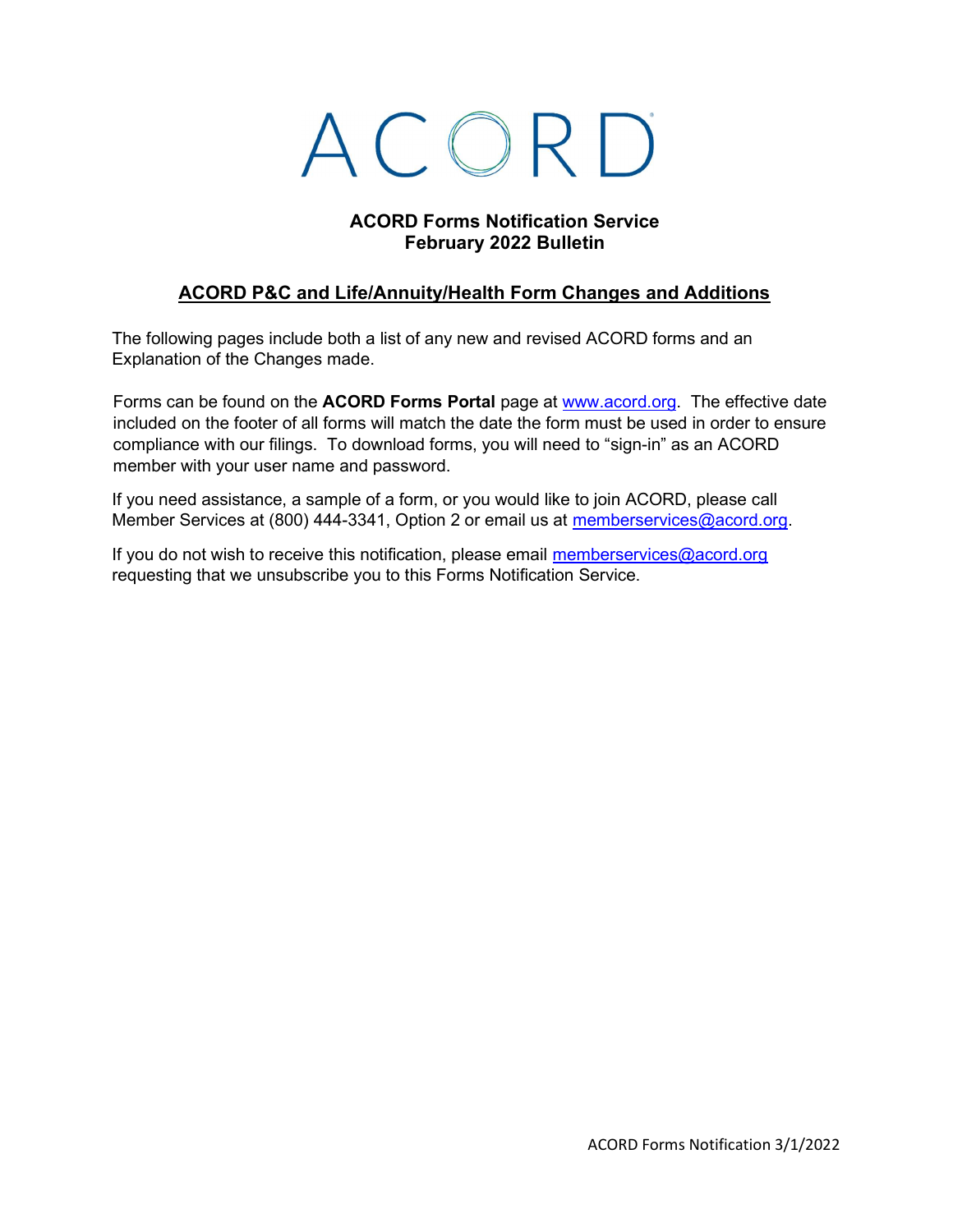# ACORD

#### Forms Release 2-1-2022

| <b>Form Number</b>     | <b>Replaces</b> | <b>Title</b>                              | <b>For Use</b><br>on or<br>after: | Regulatory<br>Change      |
|------------------------|-----------------|-------------------------------------------|-----------------------------------|---------------------------|
|                        |                 |                                           |                                   |                           |
| P&C Countrywide        |                 |                                           |                                   |                           |
| <b>NONE</b>            |                 |                                           |                                   |                           |
| P&C - State Specific   |                 |                                           |                                   |                           |
| ACORD 50 CT (2022/07)  | 2009/01         | Connecticut Insurance Identification Card | 07/01/2202                        | $\boldsymbol{\mathsf{x}}$ |
| <b>NEW</b>             |                 |                                           |                                   |                           |
| P&C-Countrywide        |                 |                                           |                                   |                           |
| <b>NONE</b>            |                 |                                           |                                   |                           |
| P&C - State Specific   |                 |                                           |                                   |                           |
| <b>NONE</b>            |                 |                                           |                                   |                           |
| Life & Annuity         |                 |                                           |                                   |                           |
| <b>NONE</b>            |                 |                                           |                                   |                           |
| <b>Withdrawn Forms</b> |                 |                                           |                                   |                           |
| <b>NONE</b>            |                 |                                           |                                   |                           |
| <b>Elabel Changes</b>  |                 |                                           |                                   |                           |
| ACORD 410 (2016/03)    |                 | No changes to static text, elabel changes |                                   |                           |
|                        |                 |                                           |                                   |                           |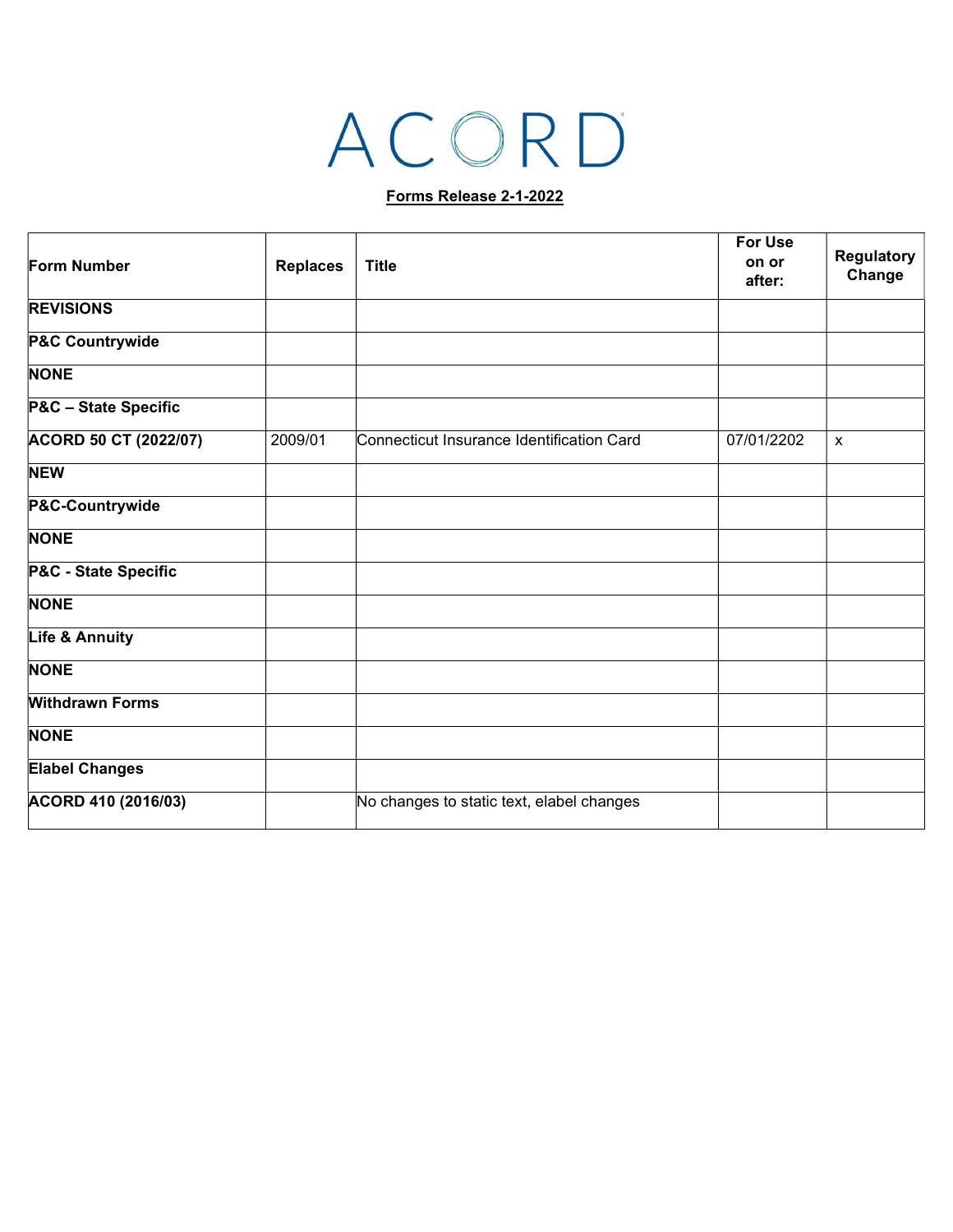

February 2022 EXPLANATION OF CHANGES P&C FORMS

State Specific

# 1. ACORD 50 CT (2022/07) Connecticut Insurance Card Issued Pursuant to Connecticut Law

In performing a review of ACORD's forms and Auto Insurance cards, Compliance noted that Connecticut's card required the addition of the agency phone number. The following changes were made to the form:

- 1. Delete CONNECTICUT INSURANCE IDENTIFICATION CARD
- 2. Add Agency Phone Number
- 3. Delete Company Add NAIC preceding number
- 4. New form edition 2022/07
- 5. After NOTICE on back of card add ":"
- 6. Change copy right date to 2022.

Please note, consideration was made to add signatures to the forms. There is no requirement at present to have signatures of authorized representatives of the carrier on the permanent cards.

# ACORD FORM ENHANCEMENTS

# ACORD 410 (2016/03) Small Farm/Ranch Application

Changes were made to the elabels of this form. No changes were made to the static text of the form. Under the property coverage section of the form, there were duplicates of 1185 N and 6240 N and 869 K. The duplicates were removed and replaced to correct these elabels.